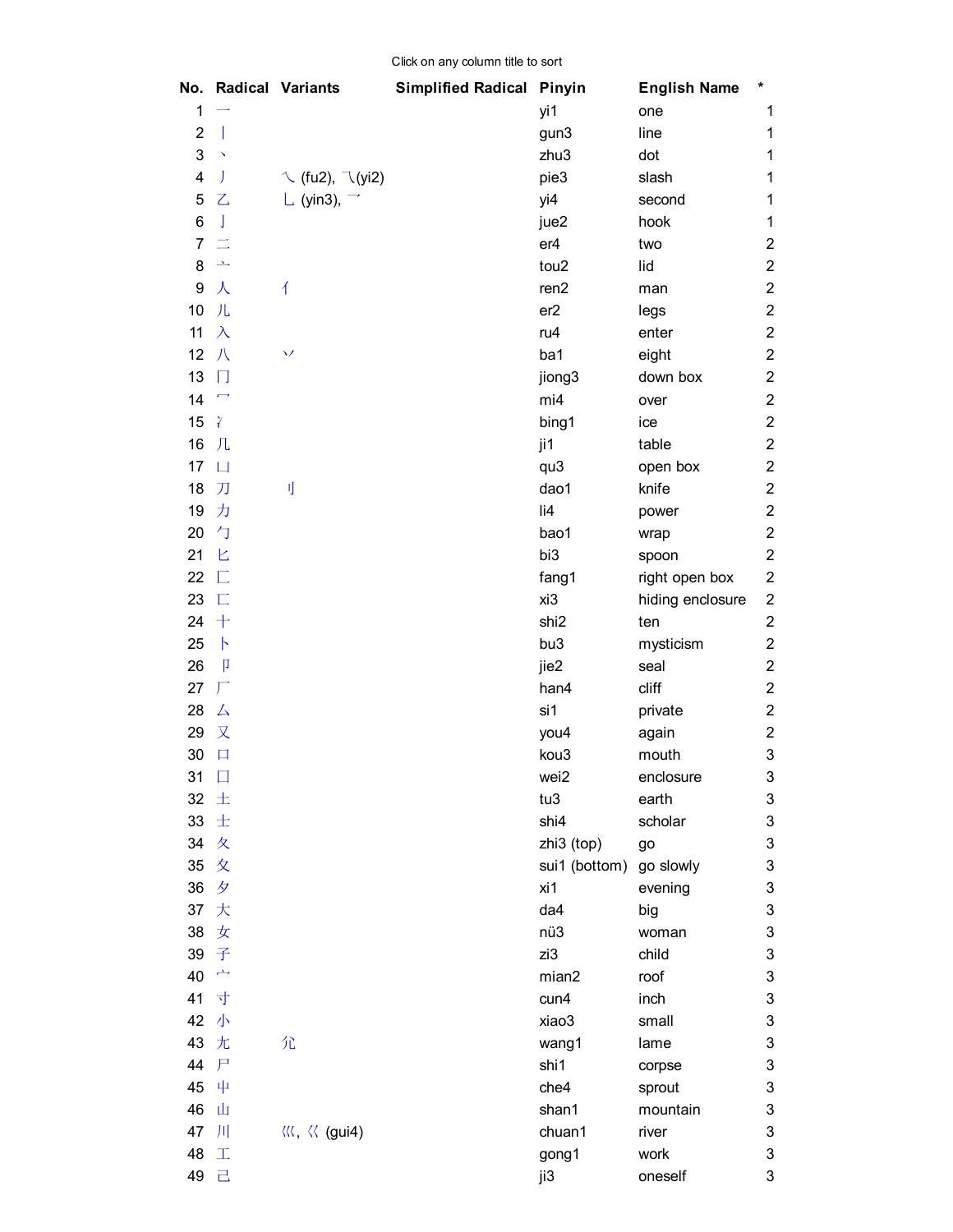| NØ?      |               | Radical Variants | Simplified Radical Phinyin |              | <b>Engalsh Name</b> | $*3$                      |
|----------|---------------|------------------|----------------------------|--------------|---------------------|---------------------------|
| 51       | 干             |                  |                            | gan1         | dry                 | 3                         |
| 52       | 幺             |                  |                            | yao1         | short thread        | 3                         |
| 53       | $\Gamma$      |                  |                            | guan3        | dotted cliff        | 3                         |
| 54       | 廴             |                  |                            | yin3         | long stride         | 3                         |
| 55       | 开             |                  |                            | gong3        | two hands           | 3                         |
| 56       | $\mathcal{F}$ |                  |                            | yi4          | shoot               | 3                         |
| 57       | 弓             |                  |                            | gong1        | bow                 | 3                         |
| 58       | 目             | 彑                |                            | ji4          | snout               | $\ensuremath{\mathsf{3}}$ |
| 59       | Ź             |                  |                            | shan1        | bristle             | 3                         |
| 60       | 4             |                  |                            | chi4         | step                | 3                         |
| 61       | 心             | 忄                |                            | xin1         | heart               | 4                         |
| 62       | 戈             |                  |                            | ge1          | halberd             | 4                         |
| 63       | 戶             |                  |                            | hu4          | door                | 4                         |
| 64       | 手             | 才                |                            | shou3        | hand                | 4                         |
| 65       | 支             |                  |                            | zhi1         | branch              | 4                         |
| 66       | 支             | 攵                |                            | pu1          | rap                 | 4                         |
| 67       | 文             |                  |                            | wen2         | script              | 4                         |
| 68       | 斗             |                  |                            | dou3         | dipper              | 4                         |
| 69       | 斤             |                  |                            | jin1         | axe                 | 4                         |
| 70       | 方             |                  |                            | fang1        | square              | 4                         |
| 71       | 无             |                  |                            | wu2          | not                 | 4                         |
| 72       | 日             |                  |                            | ri4          | sun                 | 4                         |
| 73       | 日             |                  |                            | yue1         | say                 | 4                         |
| 74       | 月             |                  |                            | yue4         | moon                | 4                         |
| 75       | 木             |                  |                            | mu4          | tree                | 4                         |
| 76       | 欠             |                  |                            | qian4        | lack                | 4                         |
| 77       | 止             |                  |                            | zhi3         | stop                | 4                         |
| 78       | 歹             |                  |                            | dai3         | death               | 4                         |
| 79       | 殳             |                  |                            | shu1         | weapon              | 4                         |
| 80       | 毋             |                  |                            | wu2          | do not              | 4                         |
| 81       | 比             |                  |                            | bi3          | compare             | 4                         |
| 82       | 毛             |                  |                            | mao2         | fur                 | 4                         |
| 83       | 氏             |                  |                            | shi4         | clan                | 4                         |
| 84       | 气             |                  |                            | qi4          | steam               | 4                         |
| 85       | 水             | Ŷ                |                            | shui3        | water               | 4                         |
| 86       | 火             | m                |                            | huo3         | fire                | 4                         |
| 87       | 爪             | 47               |                            | zhao3        | claw                | 4                         |
| 88       | 父             |                  |                            | fu4          | father              | 4                         |
| 89       | 爻             |                  |                            | yao2         | double x            | 4                         |
| 90       | 爿             | 斗                |                            | pan2, qiang2 | half tree trunk     | 4                         |
| 91       | 片             |                  |                            | pian4        | slice               | 4                         |
| 92       | 牙             |                  |                            |              |                     | 4                         |
|          | 牛             |                  |                            | ya2          | fang                |                           |
| 93<br>94 | 犬             | 牛<br>ž           |                            | niu2         | cow                 | 4                         |
|          |               |                  |                            | quan3        | dog                 | 4                         |
| 95       | 玄             |                  |                            | xuan2        | profound            | 5                         |
| 96       | 玉             | 王                |                            | yu4          | jade                | 5                         |
| 97       | 瓜             |                  |                            | gua1         | melon               | 5                         |
| 98       | 瓦             |                  |                            | wa3          | tile                | 5                         |
| 99       | 甘             |                  |                            | gan1         | sweet               | 5                         |
| 100 生    |               |                  |                            | sheng1       | life                | 5                         |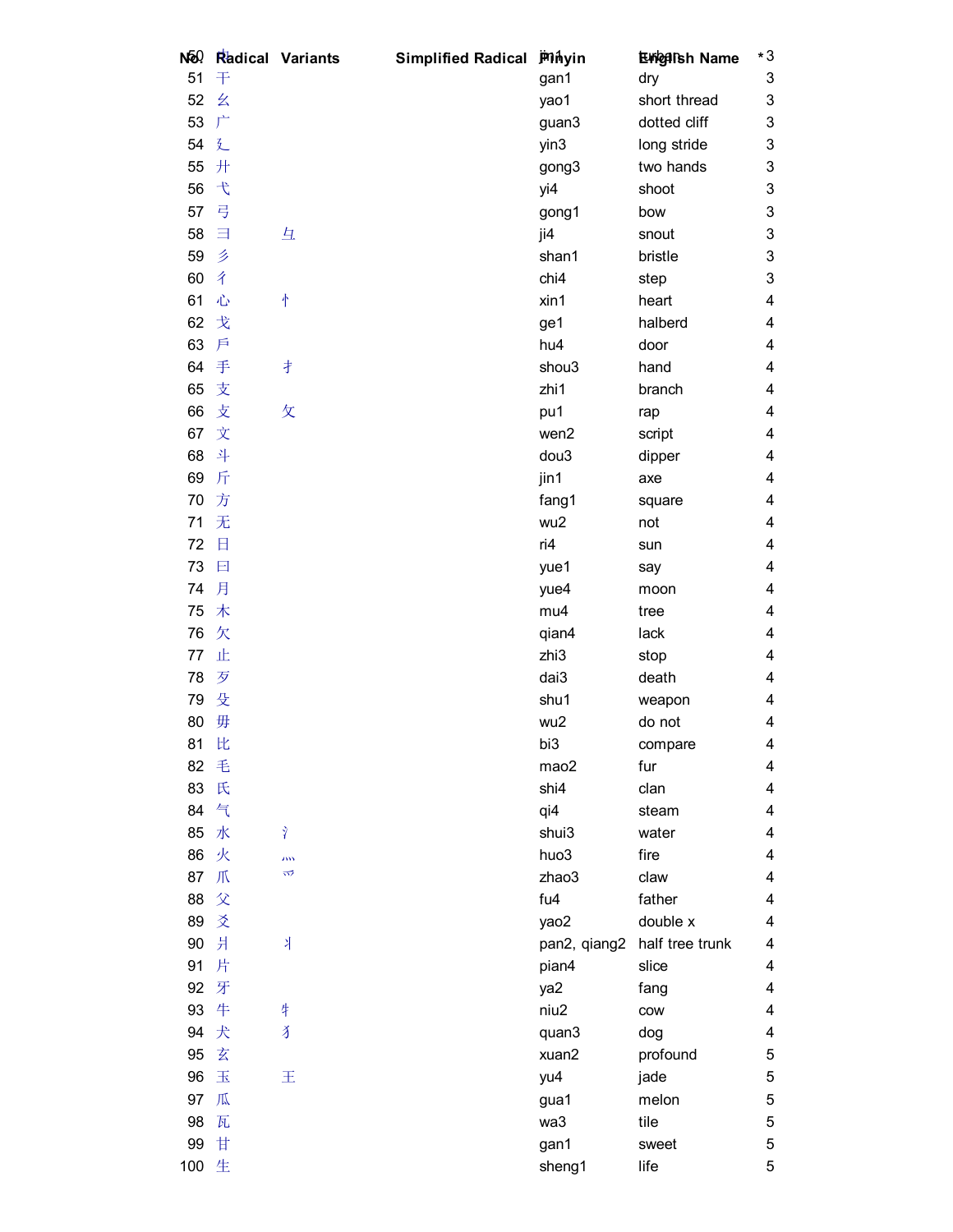| No. |   | <b>Radical Variants</b> | <b>Simplified Radical</b> | Pinyin                     | <b>English Name</b> | * |
|-----|---|-------------------------|---------------------------|----------------------------|---------------------|---|
| 101 | 用 |                         |                           | yong4                      | use                 | 5 |
| 102 | 田 |                         |                           | tian2                      | field               | 5 |
| 103 | 疋 |                         |                           | pi3                        | bolt of cloth       | 5 |
| 104 | 疒 |                         |                           | chuang2                    | sickness            | 5 |
| 105 | 癶 |                         |                           | bo <sub>4</sub>            | dotted tent         | 5 |
| 106 | 白 |                         |                           | bai2                       | white               | 5 |
| 107 | 皮 |                         |                           | pi <sub>2</sub>            | skin                | 5 |
| 108 | 皿 |                         |                           | min3                       | dish                | 5 |
| 109 | 目 |                         |                           | mu4                        | eye                 | 5 |
| 110 | 矛 |                         |                           | mao2                       | spear               | 5 |
| 111 | 矢 |                         |                           | shi3                       | arrow               | 5 |
| 112 | 石 |                         |                           | shi <sub>2</sub>           | stone               | 5 |
| 113 | 示 | ネ                       |                           | shi4                       | spirit              | 5 |
| 114 | 内 |                         |                           | rou <sub>3</sub>           | track               | 5 |
| 115 | 禾 |                         |                           | he <sub>2</sub>            | grain               | 5 |
| 116 | 穴 |                         |                           | xue4                       | cave                | 5 |
| 117 | 立 |                         |                           | $\overline{\mathsf{I}}$ i4 | stand               | 5 |
| 118 | 竹 | 人人                      |                           | zhu2                       | bamboo              | 6 |
| 119 | 米 |                         |                           | mi3                        | rice                | 6 |
| 120 | 糸 |                         | 纟                         | mi4                        | silk                | 6 |
| 121 | 缶 |                         |                           | fou <sub>3</sub>           | jar                 | 6 |
| 122 | 网 | 皿                       |                           |                            |                     | 6 |
|     | 羊 |                         |                           | wang3                      | net                 |   |
| 123 |   |                         |                           | yang2                      | sheep               | 6 |
| 124 | 羽 |                         |                           | yu3                        | feather             | 6 |
| 125 | 老 |                         |                           | lao3                       | old                 | 6 |
| 126 | 而 |                         |                           | er2                        | and                 | 6 |
| 127 | 耒 |                         |                           | lei3                       | plow                | 6 |
| 128 | 耳 |                         |                           | er <sub>3</sub>            | ear                 | 6 |
| 129 | 聿 |                         |                           | yu4                        | brush               | 6 |
| 130 | 肉 |                         |                           | rou <sub>4</sub>           | meat                | 6 |
| 131 | 臣 |                         |                           | chen2                      | minister            | 6 |
| 132 | 自 |                         |                           | zi4                        | self                | 6 |
| 133 | 至 |                         |                           | zhi4                       | arrive              | 6 |
| 134 | 臼 |                         |                           | jiu4                       | mortar              | 6 |
| 135 | 舌 |                         |                           | she2                       | tongue              | 6 |
| 136 | 舛 |                         |                           | chuan3                     | oppose              | 6 |
| 137 | 舟 |                         |                           | zhou1                      | boat                | 6 |
| 138 | 艮 |                         |                           | gen4                       | stopping            | 6 |
| 139 | 色 |                         |                           | se4                        | color               | 6 |
| 140 | 艸 | $\!+\!$                 |                           | cao3                       | grass               | 6 |
| 141 | 虍 |                         |                           | hu1                        | tiger               | 6 |
| 142 | 虫 |                         |                           | chong <sub>2</sub>         | insect              | 6 |
| 143 | 血 |                         |                           | xue3                       | blood               | 6 |
| 144 | 行 |                         |                           | xing2                      | walk enclosure      | 6 |
| 145 | 衣 | 衤                       |                           | yi1                        | clothes             | 6 |
| 146 | 襾 | 襾                       |                           | ya4                        | west                | 6 |
| 147 | 見 |                         | 见                         | jian4                      | see                 | 7 |
| 148 | 角 |                         |                           | jue2                       | horn                | 7 |
| 149 | 言 |                         | 讠                         | yan2                       | speech              | 7 |
| 150 | 谷 |                         |                           | gu3                        | valley              | 7 |
|     |   |                         |                           |                            |                     |   |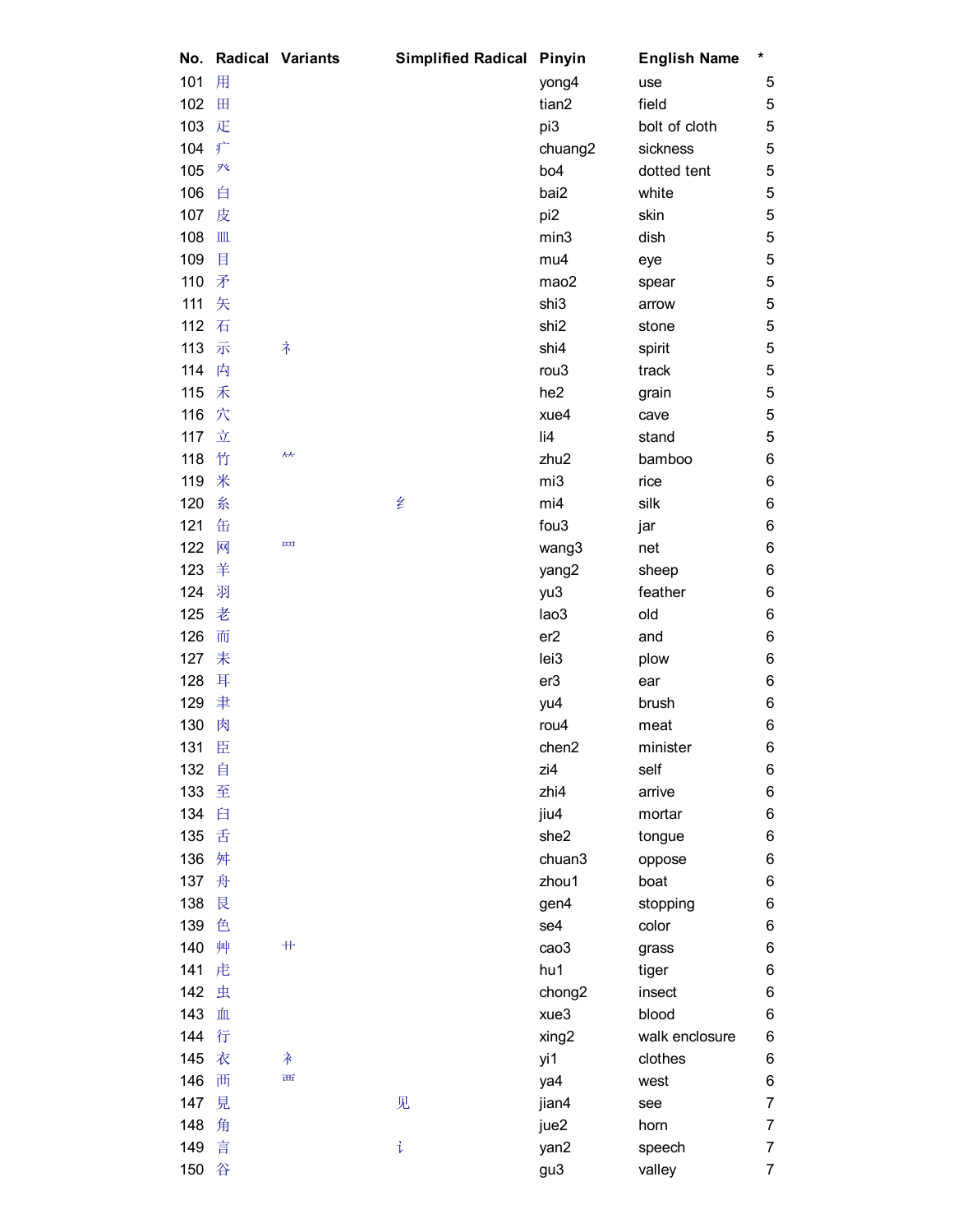| No. |   | <b>Radical Variants</b> | <b>Simplified Radical</b> | Pinyin           | <b>English Name</b> | *                |
|-----|---|-------------------------|---------------------------|------------------|---------------------|------------------|
| 151 | 豆 |                         |                           | dou4             | bean                | 7                |
| 152 | 豕 |                         |                           | shi3             | pig                 | 7                |
| 153 | 豸 |                         |                           | zhi4             | badger              | 7                |
| 154 | 貝 |                         | 贝                         | bei4             | shell               | 7                |
| 155 | 赤 |                         |                           | chi4             | red                 | 7                |
| 156 | 走 |                         |                           | zou3             | run                 | 7                |
| 157 | 足 |                         | ŀ                         | zu2              | foot                | $\overline{7}$   |
| 158 | 身 |                         |                           | shen1            | body                | 7                |
| 159 | 車 |                         | 车                         | che1             | cart                | 7                |
| 160 | 辛 |                         |                           | xin1             | bitter              | 7                |
| 161 | 辰 |                         |                           | chen2            | morning             | 7                |
| 162 | 辵 | 辶                       |                           | chuo4            | walk                | 7                |
| 163 | 邑 | $\beta$<br>(right)      |                           | yi4              | city                | 7                |
| 164 | 酉 |                         |                           | you3             | wine                | 7                |
| 165 | 釆 |                         |                           | bian4            | distinguish         | 7                |
| 166 | 里 |                         |                           | li3              | village             | 7                |
| 167 | 金 |                         |                           | jin1             | gold                | 8                |
| 168 | 長 |                         | 长                         | chang2           | long                | 8                |
| 169 | 門 |                         | 门                         | men <sub>2</sub> | gate                | 8                |
| 170 | 阜 | ß<br>(left)             |                           | fu4              | mound               | 8                |
| 171 | 隶 |                         |                           | dai4             | slave               | 8                |
| 172 | 隹 |                         |                           | zhui1            | short tailed bird   | 8                |
| 173 | 雨 |                         |                           | yu3              | rain                | 8                |
| 174 | 青 |                         |                           | qing1            | blue                | 8                |
| 175 | 非 |                         |                           | fei1             | wrong               | 8                |
| 176 | 面 |                         |                           | mian4            | face                | 9                |
| 177 | 革 |                         |                           | ge2              | leather             | 9                |
| 178 | 韋 |                         | 韦                         | wei2             | tanned leather      | 9                |
| 179 | 韭 |                         |                           | jiu3             | leek                | 9                |
| 180 | 音 |                         |                           | yin1             | sound               | 9                |
| 181 | 頁 |                         | 页                         | ye4              | leaf                | 9                |
| 182 | 風 |                         | 风                         | feng1            | wind                | 9                |
| 183 | 飛 |                         | $\mathcal{L}$             | fei1             | fly                 | $\boldsymbol{9}$ |
| 184 | 食 | 食                       | 乍                         | shi <sub>2</sub> | eat                 | $\boldsymbol{9}$ |
| 185 | 首 |                         |                           | shou3            | head                | $\boldsymbol{9}$ |
| 186 | 香 |                         |                           | xiang1           | fragrant            | 9                |
| 187 | 馬 |                         | 马                         | ma3              | horse               | 10               |
| 188 | 骨 |                         |                           | gu3              | bone                | 10               |
| 189 | 高 |                         |                           | gao1             | tall                | 10               |
| 190 | 髟 |                         |                           | biao1            | hair                | 10               |
| 191 | 鬥 |                         |                           | dou4             | fight               | 10               |
| 192 | 鬯 |                         |                           | chang4           | sacrificial wine    | 10               |
| 193 | 鬲 |                         |                           | li4              | cauldron            | 10               |
| 194 | 鬼 |                         |                           | gui3             | ghost               | 10               |
| 195 | 魚 |                         | 鱼                         | yu2              | fish                | 11               |
| 196 | 鳥 |                         | 鸟                         | niao3            | bird                | 11               |
| 197 | 鹵 |                         |                           | lu3              | salt                | 11               |
| 198 | 鹿 |                         |                           | lu4              | deer                | 11               |
| 199 | 麥 |                         | 麦                         | mai4             | wheat               | 11               |
| 200 | 麻 |                         |                           | ma2              | hemp                | 11               |